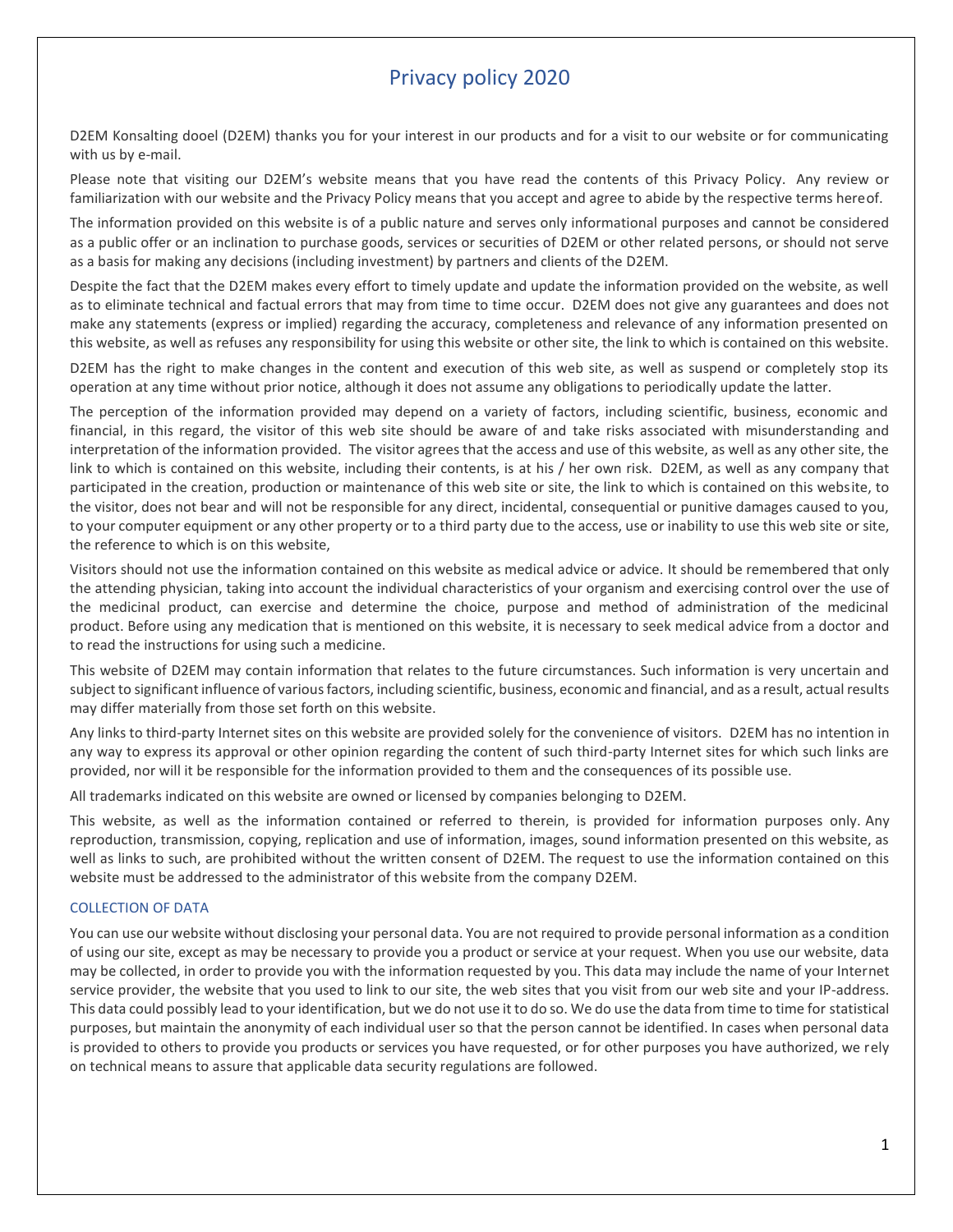## COLLECTION AND PROCESSING OF PERSONAL DATA

We collect personal data when you provide it to us, via our contact email, as part of an order for products or services, inquiries or requests about materials being ordered and similar situations in which you have chosen to provide the information to us. The database and its contents remain at our company and stay with data processors or servers under our control, or under control of companies acting on our behalf and responsible for processing of the personal data, with whom agreement has been concluded, pursuant to which the company guarantees that it complies with all personal data protection regulations ( hereinafter "partner"). Your personal data will not be passed on by us or by our agents for use by third parties in any form whatsoever, unless we have obtained your consent or are legally required to do so. We will retain control of and responsibility for the use of any personal data you disclose to us.

However, we shall not be held responsible for any hacking attempt that may lead to the data being compromised.

## PURPOSES OF USE

The data we collect will only be used for the purpose of enabling your use of the website and supplying you with the requested products or services or for other purposes for which you have given your consent, except where otherwise provided by law.

#### RIGHT OF ACCESS AND CORRECTION

You have the right to review and amend any personal data stored in our system if you believe it may be out of date or incorrect. Just send an e-mail to the address given in the imprint.

#### RIGHT OF CANCELLATION

You have the right at any time to withdraw your consent to the use of your personal data in the future. Again, just send an e-mail to the address given in the imprint.

#### DATA RETENTION

We only retain personal data for as long as is necessary for us to render a service you have requested or to which you have given your consent, except where otherwise provided by law (e.g. in connection with pending litigation).

#### COOKIES POLICY

D2EM values your privacy. In order to understand how people use our site generally, and to create more valuable experiences for you, we may collect data about your use of this site (both directly and through our partners). This tool will help you understand what information is being collected, and give you control over how it is being collected and used.

#### WHAT ARE COOKIES?

Cookies are small data files that are placed on your computer or mobile device when you visit a website. Cookies are widely used by online service providers in order to (for example) make their websites or services work, or to work more efficiently, as well as to provide reporting information.

Cookies set by the website owner or service provider (in this case, D2EM) are called "first party cookies". Cookies set by parties other than the website owner are called "third party cookies". Third party cookies enable third party features or functionality to be provided on or through the website or service you are using (such as advertising, interactive content and analytics). The third parties that set these third party cookies can recognize your computer both when it visits the website or service in question and also when it visits certain other websites or services.

# WHY DO WE USE COOKIES AND OTHER TRACKING TECHNOLOGIES?

We use first party and third party cookies for several reasons. Some cookies are required for technical reasons in order for our Websites and Services to operate, and we refer to these as "essential" or "strictly necessary" cookies. Other cookies enable us and the third parties we work with to track and target the interests of visitors to our Websites, and we refer to these as "performance" or "functionality" cookies. For example, we use cookies to tailor content and information that we may send or display to you and otherwise personalize your experience while interacting with our Websites and to otherwise improve the functionality of the Services we provide. We also enable our users to employ cookies and similar tracking technologies in connection with their use of our Services in order to allow us and our users to track their subscribers. Finally, third parties serve cookies through our Websites and Services for advertising, analytics, and other purposes. This is described in more detail below.